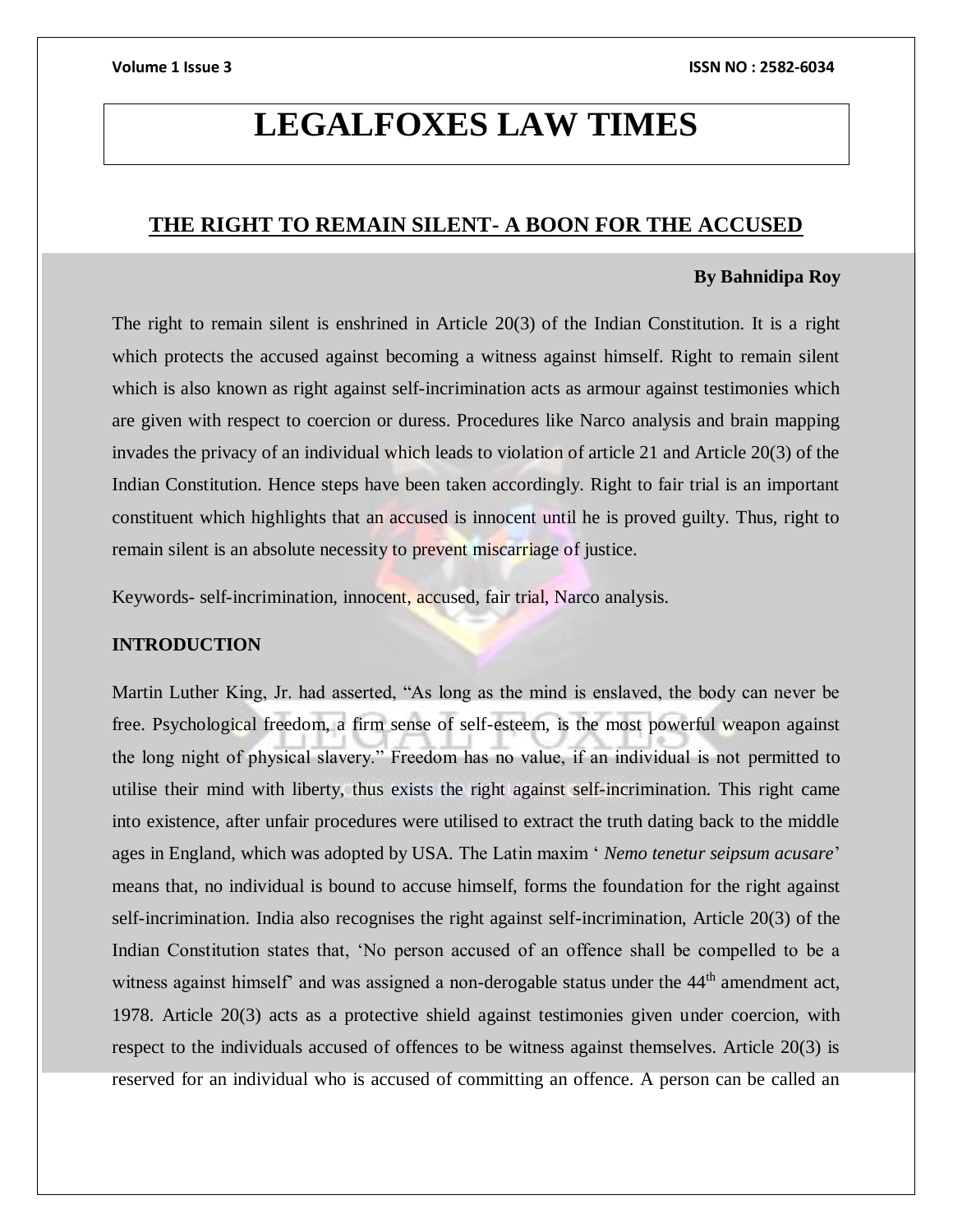accused, if FIR or a complaint has been filed against a person which would lead to prosecution. The protection against self-incrimination will begin even before appearing before court. Such protection begins from the stage when the individual is considered as an accused in a FIR or any formal complaint which would lead to prosecution.

The need for a judicial provision against the tactics utilised for extracting involuntary confessions was already observed even before our Constitution came into existence. *Saundersv*  United Kingdom<sup>1</sup> is considered to be a foundation stone of the protection against selfincrimination. It elucidated that an accused had such right against unfair measures taken by authorities which would cause self-incrimination, as it would amount to miscarriage of justice. It is necessary to eliminate a compelled testimony, else the investigators would be keen to extract information with force instead of choosing a difficult path wherein they have to collect independent evidence. There is another issue underlying the compelling testimonies, sometimes the accused make false statements under duress, which would make the officials suspicious even if the accused was fully or partially innocent. At times, if the individual is guilty, it works as armour from aggravating his offence by covering up evidence or misrepresentation. The right against self-incrimination mentioned in Article  $20(3)$  will not be available in case the statement is made voluntarily or production of documents and other materials. The Constitution makers had contrary opinion with respect to this right, but eventually they understood the harm lying behind the easy procurement of evidence and how the investigators would resort to unfair means for such easy collection of evidence. As mentioned in *Michigan v Tucker*<sup>2</sup>it was asserted that right against self-incrimination serves the aim of reliability. An accused person making a statement under duress or threat, there is a high probability that the statement made by the individual is false, incomplete because of fear or anxiety. Such statement shall mislead the judges which in turn shall lead to miscarriage of justice. There are three elements which should be present that will allow an individual to exercise their right against self-incrimination: *Firstly*, this right is available to a person who is accused of an offence. *Secondly*, this protection lies when an individual is compelled to become witness against oneself. *Thirdly*, the protection lies against such compulsion which would lead the accused to give evidence against himself.

l

<sup>&</sup>lt;sup>1</sup> (1997) 23 EHRR 313.

<sup>2</sup> 417 US 433 (1974).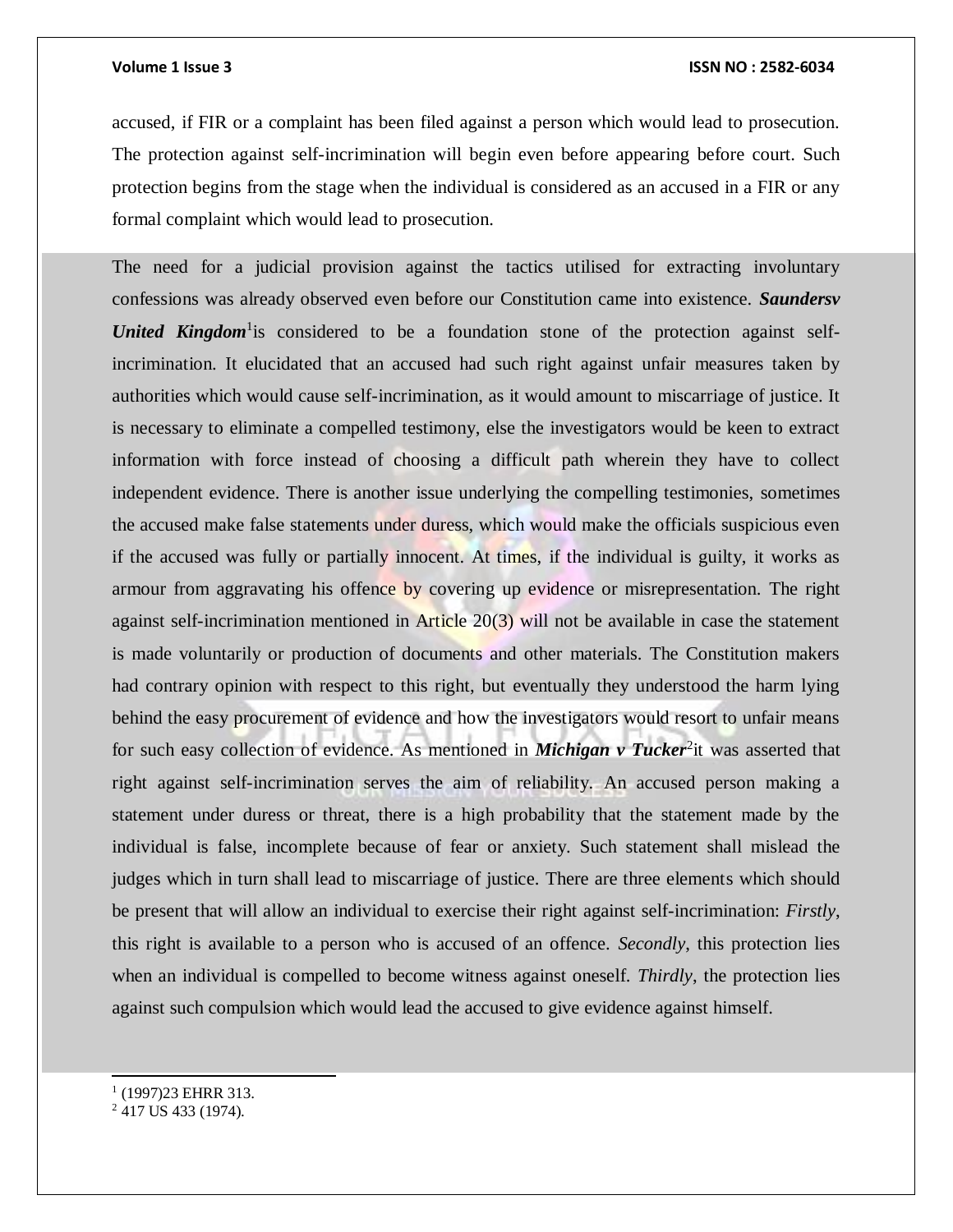#### **ACCUSED OF AN OFFENCE**

In the case of *Nandini Satpathy v PL Dani<sup>3</sup>*, Nandini Satpathy was a former chief minister of Odisha, was instructed to appear before Vigilence Police station. A case was registered against her under the Prevention of Corruption Act, 1947 under sections 161/165 and 120-B and 109 of the Indian Penal Code hence she was directed to the station for the examination of such charges against her. She was interrogated with numerous questions which were given to her in writing. She refused to answer any such questions and asserted protection under Article 20(3) of the Indian Constitution. The Supreme Court ruled in her favour and reiterated the importance of such right against unnecessary police harassment. Thus such right extends even to the stage of police investigation apart from trial.

#### **COMPULSION TO BECOME WITNESS AGAINST ONESELF**

Article 20(3) is a protection against compulsion to become a witness against oneself as in the case of *M.P Sharma v Satish Chandra<sup>4</sup>*, it was held that a person whose name is mentioned in the FIR by the police and investigation is ordered by the magistrate, then the accused can claim such right against self-incrimination. The right against self-incrimination is available in the trail as well as the pre-trial stage. Countries like USA provide right against self-incrimination to witness, this is not followed in India. But in the case of *Nandini Satapathy v P.L Dani*<sup>5</sup> it was mentioned that this right extends to witness and accused alike and it applies at every stage at which furnishing of details and collection of materials takes place. In the case of *Delhi*  Administration v Jagjit Singh<sup>6</sup>, the accused was pardoned and he turned approver, it was held that his statements cannot be used against him as he is protected under Section 132 of the Indian Evidence Act. Section 132 of the Act safeguards witnesses from being prosecuted since the answers given tends to incriminate the individual directly or indirectly.

### **GIVE EVIDENCE AGAINST HIMSELF**

An accused person can be compelled to submit to investigation by permitting his photograph to be taken, his voice recorded, his blood samples collected, hair and other material for DNA tests

<sup>&</sup>lt;sup>3</sup> AIR 1978 SC 1025.

<sup>4</sup> AIR 1954 SC 300.

<sup>5</sup> Supra note 3.

<sup>6</sup> AIR 1989 SC 598.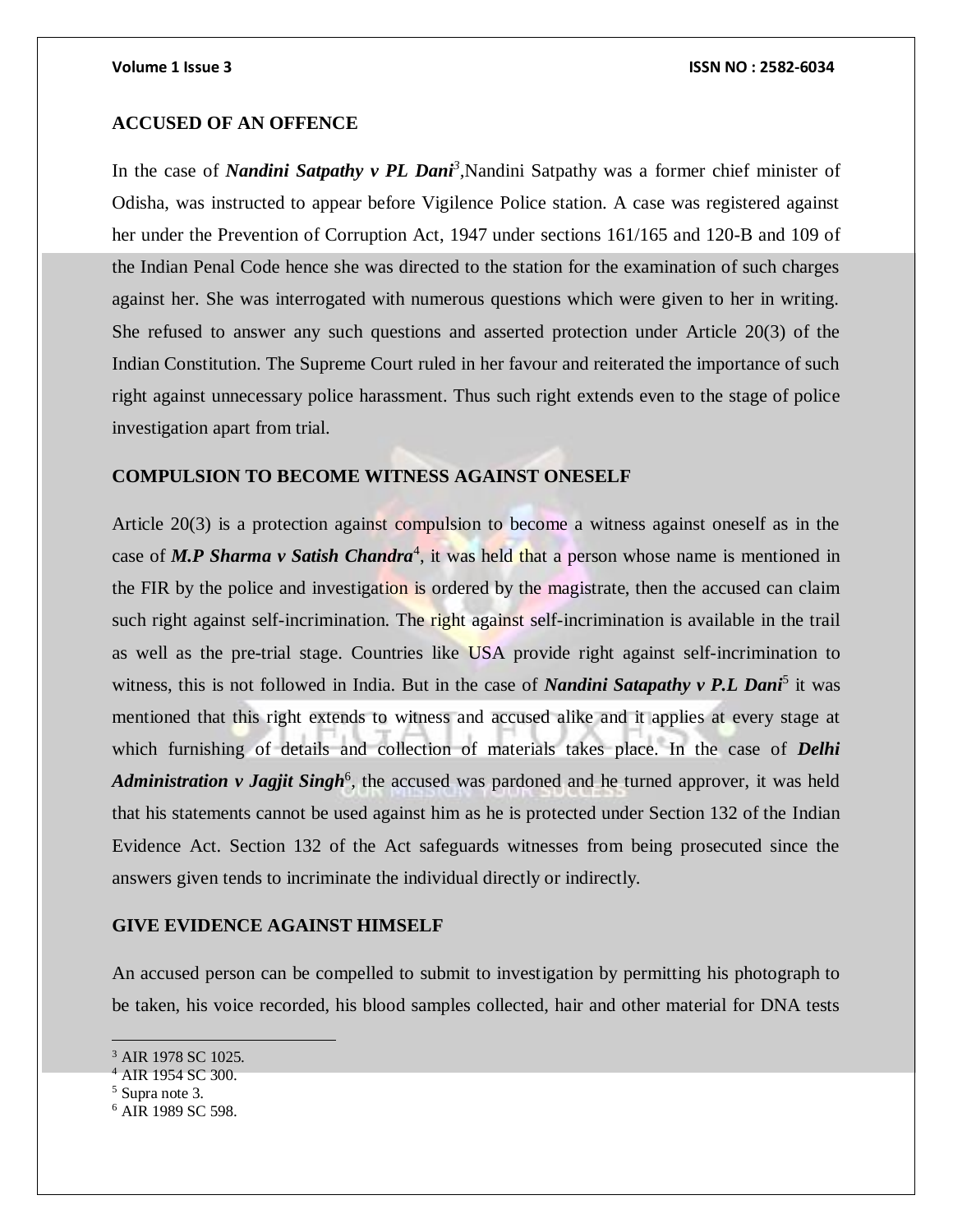etc. The mere asking by the police officer during an investigation of a crime will not fall within the scope of Article 20(3) of the Indian Constitution. Compulsion is supposed to be a physical act, except in situation where the mind has been conditioned in a manner which would render such making of statements involuntarily. The accused may willingly waive off his right against self-incrimination by stepping in the witness box or providing evidence voluntarily when requested. In the case of *Amrit Singh v State of Punjab<sup>7</sup>*, the accused was charged for raping and murdering an eight year old girl. When the body of the deceased was recovered, it was discovered that the deceased had some strands of hair in her closed fists. The police wanted to examine the hair strands discovered bu the accused denied to submit the hair sample, the Supreme Court's stated that the accused had such right. But in such similar cases, if the court starts to consider the usage of right against self incrimination against such cases then it has a high probability that the accused can take advantage of such rights. In the case of *V.S Kuttan*  Pillai v Ramakrishnan & Others<sup>8</sup>, the court stated that a general warrant could be issued to procure a document or an item. Article  $20(3)$  is not violated when an accused is asked to show his face for identification or disclose any scar on his body for the same.

#### **SELF INCRIMINATION AND NARCO-ANALYSIS**

Narco-analysis is a DDT( Deception detection test) similar to polygraph and brain mapping, is effective in extracting the concealed information. The term Narco analysis was introduced in 1936 which would allow the usage of narcotics to induce trance like situation and certain questions were posed to that individual. The concept behind the usage of Narco analysis is that a person usually can lie when he is in his complete sensesbut in this test a person is in his sub conscious state of mind and is incapacitated from imagining and hence he will not be able to lie. The first Narco analysis test was conducted in 2001 in the case related to Veerapan. Previously, in some cases the results collected after Narco analysis were accepted by various courts. But in the case of *Selvi v State of Karnataka*<sup>9</sup>, the Supreme Court of India gave the verdict that Narco analysis breaches the right to privacy of an individual and led to inhuman treatment. It violates Article 21 of the Indian Constitution. The evidence shall be admitted only if consent for such

 <sup>7</sup> AIR 2007 SC 132.

<sup>8</sup>AIR 1980 SC 185.

<sup>&</sup>lt;sup>9</sup> (2010)7 SCC 263.